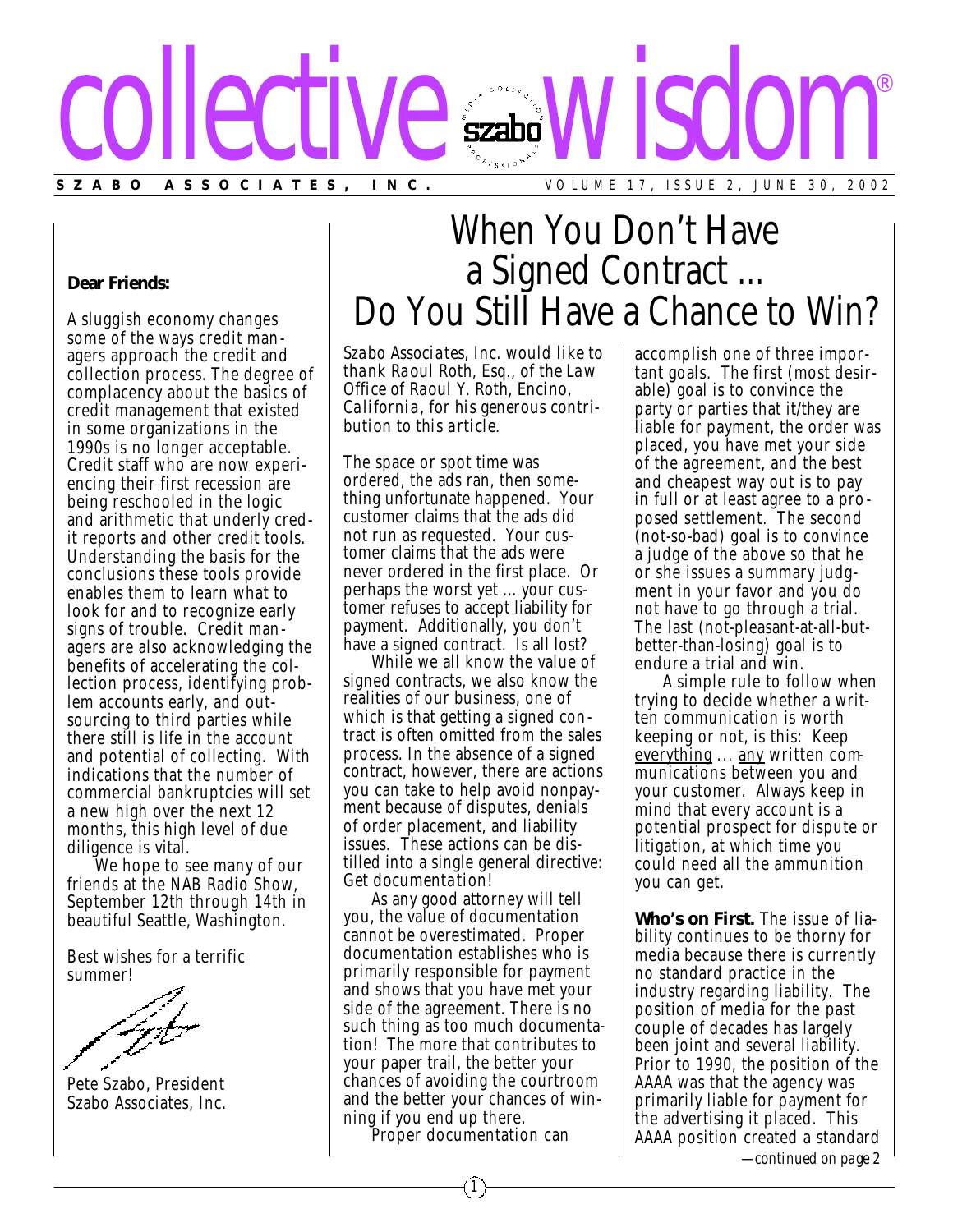## *Chance to Win —*

practice upon which media could rely. It also stood in contrast to the position in law that an agent or agency is generally not liable for the debt of a dis closed principal. *—continued from page 1*

Media suffered a blow in 1990, when the AAAA changed its position to one of sequential liability, where the agency was liable only if the advertiser paid the agency. With the AAAA's policy change to support them, agencies felt free to choose not to sign and return credit apps, orders, contracts, and confirmations of buys that contained media's joint and several liability clause because they did not want to be bound by media's lia bility terms.

Clearly, if media is to protect itself, it must obtain some affirmation of acceptance of liability for payment from someone. Credit managers should, of course, always get credit information from the party to whom they are extending credit and whom they deem to be liable for payment. We all know that getting signed credit applications, which include terms and conditions, from both the agency and advertiser is by far the preferred approach.

So you have neither a signed contract nor a signed credit application? There are other ways, though not as compelling, that a customer might give you credit information and, in doing so, affirm acceptance of liability. Even if they are unsigned, documents faxed or mailed to or from the customer that imply liability are useful, as are letters to customers reiterating phone conversations. Even a simple note from your customer about an issue other than the subject of contention may contain a one-line comment that can contribute to your case.

Advertising orders, contracts, or confirmations of buys can play an integral role in supporting your liability position.

Identify all parties involved in the buy and send all of them—advertiser, agency, and buyers orders/contract confirmations that include your terms and conditions on the reverse side. If you are to rely on terms and conditions on the back side of a credit applica tion or contract, many, if not all, states require you to include on the face of the document, in 10 point or larger type, a statement that the terms are on the reverse side of the document.

If you've conducted business through an agency or buying service, you have no signed documents, but you do have documents that imply that your customer is liable for payment and that you have met your side of the agreement, you (or a skilled thirdparty collector or attorney, if your efforts fail) can often convince the customer to accept liability and pay what is owed. When all you have are unsigned documents on agency or buying service deals, you definitely want to make every possible effort to collect without having to take the matter before a judge! With the state of the indus try as it is, with no industry custom and practice regarding liability positions, you face considerable odds in a court of law if you do not have proper signed documentation to support your case. In a recent California trial regarding liability, the agency's counsel referred to the statement in the ad agency's insertion order that the agent was acting on behalf of a disclosed principal. There was no signed credit application, no signed contract, no signed confirmation order, and no signed authorization from the agency binding the agency or advertiser to liability for payment. Even though media sent a contract/confirmation of the buy, including terms and conditions, to the agency, the agency did not sign it because it did not want to be bound by its liability conditions. The judge ruled in favor of the agency and delivered, in addition to her decision, the admonition that "this industry better clean up its act."

**You Did So Order It.** The most valuable document to support your case when the customer claims that the ad was not ordered is the confirmation of the buy/order/contract, which you mailed at the time of the sale. Again, all parties involved in the buy need to be notified by you that the buy was made, this is what was bought, and these are the terms and conditions.

We are surprised by the recent number of media properties that fail to send out such confirmations following a buy or change order. And while you may expect the national sales reps to send confirmations to the parties involved in the buy, these documents usually will not include your own terms and conditions! Additionally, there are numerous parties involved in the deal, all of whom have their own agreements with one or more of the others. There is the advertiser, which hires the agency, which contracts the buying service, which may sub-contract another buyer, who places the buy with your national sales rep.

There are additional "informal" documents that can prove that someone ordered an ad. Was copy, tape, or digital file sent? Was art sent? An insertion order? Somebody had to send something to publish or air. Such documentation might prove to the liable party that the ad was indeed placed and that a judge might reach the same conclusion if the party wants to push the issue that far.

**It Did Run As Ordered.** The customer claims the ad did not run as originally ordered. Or it was supposed to be changed. Or canceled. Here again are even more reasons to send confirmations buys/orders/contracts, including terms and conditions, to all parties involved in the buy. These documents will confirm the schedule and state your terms regarding issues such as inability to run and early termination. When no written notification regarding cancellation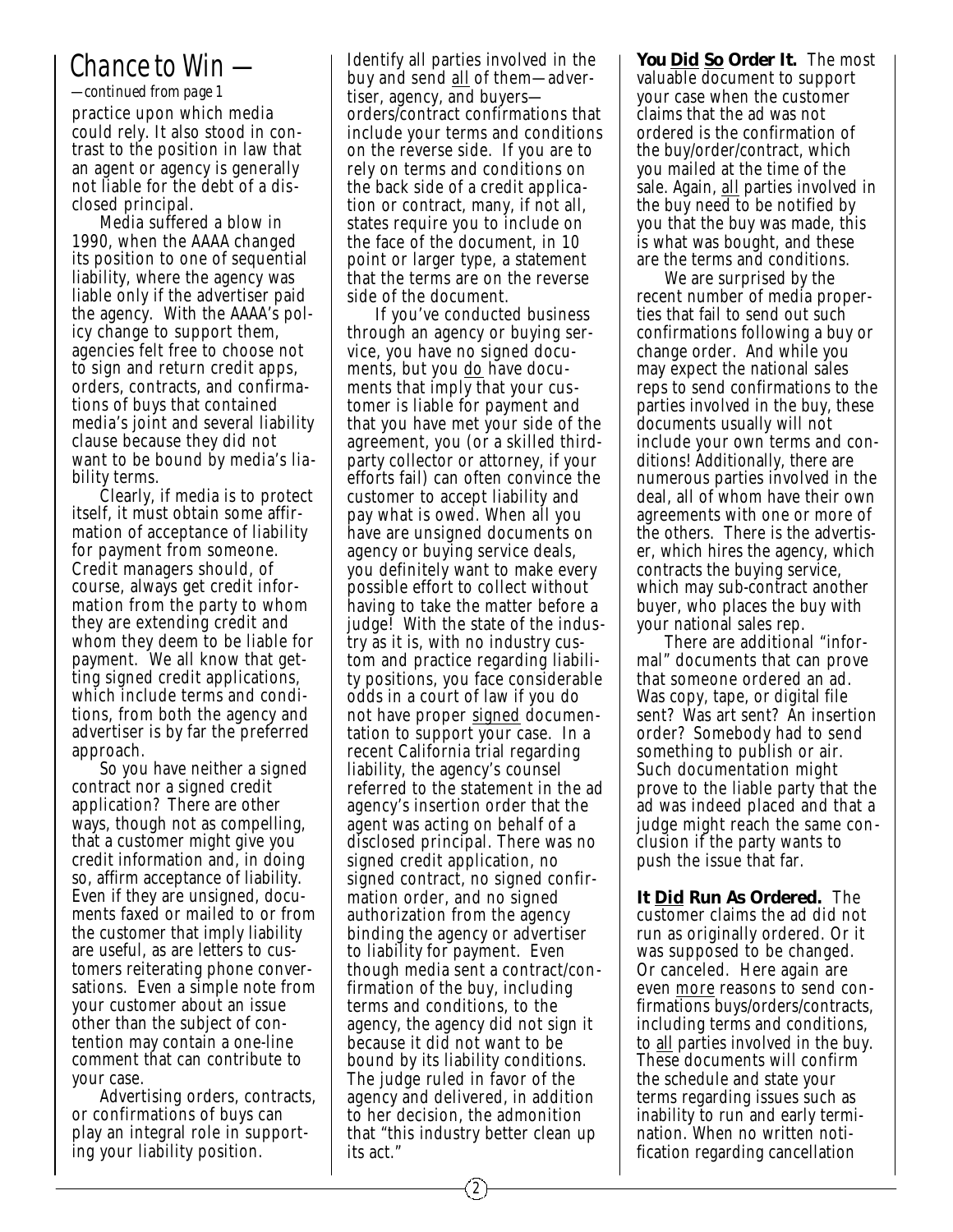clauses is sent, an agency or advertiser can simply place a phone call canceling the schedule without notice. Additionally, if all parties always receive confirmations of changes and cancellations, an agency or advertiser would have difficulty legitimizing a complaint that ads have been running for several weeks after they thought they had been canceled.

You must also, of course, provide evidence that the advertising was published or broadcast as ordered. Many publications require customers to approve final copy prior to printing, and tear sheets provide tangible proof that the ad was indeed published. Affidavit invoices provide evidence for broadcast media that the spots ran as ordered.

**Give Your Third-Party Collector, Attorney, and Yourself a Break.** If you need to engage a third-party collector and/or an attorney to help resolve any of these problems, give every piece of documentation you have on the customer to them at the start of the process, even if you question its relevance. This is very important in all cases and particularly critical in cases where you have little or no signed documentation.

If documents are given to your attorney at the start of litigation, they greatly assist him or her in planning strategy, attempting settlement, and preparing pleadings. They disclose all rights and reme dies available to you, such as short-rate cancellation charges, service charges on past-due accounts, the right to collection and/or attorney's fees, and other perhaps obscure remedies that might be specific to the claim.

Do not hesitate to include documents that are not originals. While most, if not all, states' laws require that the original signed contracts, credit applications, or other signed documents be presented at trial as the best evidence of their existence, appropriate facts may be presented to the court to circumvent the need for original documents. Additionally, facsimile documents can arm your collector and/or attorney with enough compelling evidence to convince the customer to settle out of court.

Scour all relevant departments in your company for information. Sales files usually contain the ini-

3



"SO FAR I'VE SENT YOU THE INITIAL CONTRACT, A LETTER CONFIRM-ING J'VE SENT YOU THE CONTRACT, A CONFIRMATION OF THE CHANGE ORDER YOU CALLED IN, A CONFIRMATION THAT THE CHANGE WAS MADE, AND YOU'RE ABOUT TO GET A CONFIRMATION OF THIS PHONE CAIL SO WOULD YOU LIKE TO TALK WITH OUR LEGAL DEPARTMENT ABOUT WHO DIDN'T ORDER WHAT?

tial purchase order that states who the buyer is and what it is buying. It probably also contains some form of copy to be aired or published, along with a transmittal letter from the creator or an approval signed off by the advertiser or agency. All notes of conversations with the customer made to the file by the salesperson will prove valuable. Documents filed in the sales and accounting departments many times disclose the existence of a "deep pocket," which could turn out to be the only source of recovery by your collector or attorney. There might be a second entity that was not party to the contract but could be liable because it received the benefit of services rendered. If an additional entity should be included as a defendant, your attorney needs to find this out at the beginning of litigation. Accounting files usually contain a credit document signed by the buyer or its agent when the account was first created. This document might also include background information helpful in locating the debtor.

**In Summary.** Nothing takes the place of signed credit applications, contracts, and confirmations, particularly when the disagreement concerns who is liable for payment. Without these signed documents, we will continue to wage an uphill battle in the courtroom over liability issues until an industry standard is established. The additional documentation described here is nonetheless valuable for dealing with problems regarding liability, disputes, and denials of order placement. It can provide a basis for a successful motion for summary judgment, or even better, help you avoid the courtroom altogether by convincing debtors reluctant to pay—for whatever reason—that they want to end up in front of a judge even less than you do. ♦